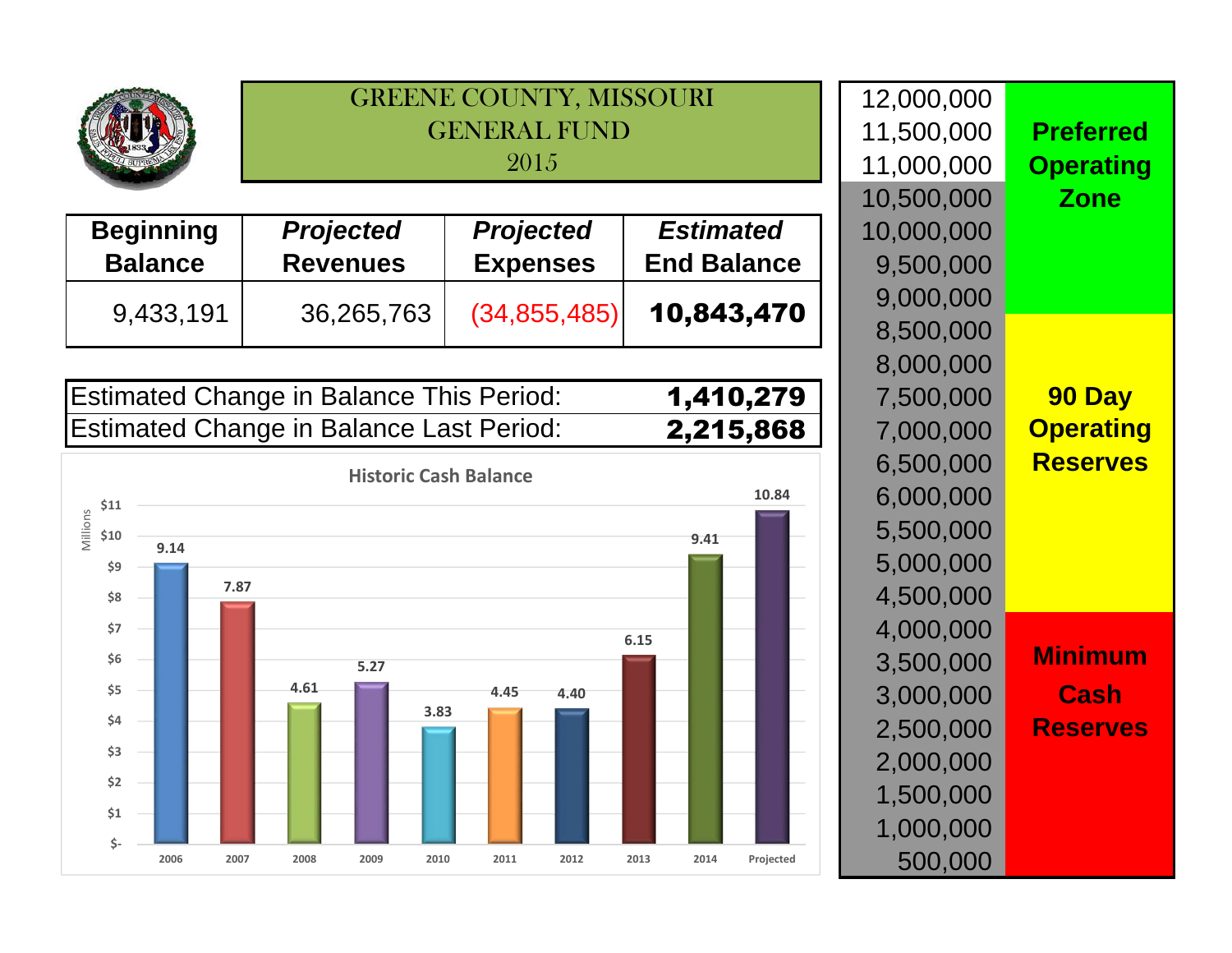| GENERAL FUND               |                 |            |                       |          |
|----------------------------|-----------------|------------|-----------------------|----------|
| <b>REVENUE</b>             | <b>June</b>     | Change     | Projection            |          |
| <b>JUNE, 2015</b>          | <b>Year End</b> | In         | <b>Better (Worse)</b> |          |
|                            | Projection      | Projection | <b>Than Budget</b>    |          |
| <b>Sales Tax</b>           | 12,715,000      | O          | 160,934               | 1 3%     |
| <b>Property Taxes</b>      | 6,667,758       | (3,739)    | 107,558               | 1.6%     |
| <b>Other Taxes</b>         | 840,158         | ( )        | 37,158                | 4.6%     |
| <b>Sheriff Fees</b>        | 6,713,764       | 358,263    | 209,064               | 3.2%     |
| <b>Collector's Comm.</b>   | 3,131,011       | (10, 539)  | (66, 989)             | $-2.1%$  |
| <b>Recorder Fees</b>       | 984,000         | 1,000      | 51,000                | 5.5%     |
| <b>Bldg &amp; Planning</b> | 533,420         | 7,550      | 23,150                | 4.5%     |
| Pub. Admin Fees            | 310,000         | $\Omega$   | (70,000)              | $-18.4%$ |
| <b>Other Fees</b>          | 1,024,552       | 116,780    | 27,818                | 2.8%     |
| Grants                     | 2,672,098       | (36, 277)  | 60,292                | 2.3%     |
| <b>Interest</b>            | 240,278         | (16, 024)  | 15,278                | 6.8%     |
| Other Rev & Trfs           | 433,725         | 39,012     | 40,554                | 10.3%    |
| Finance Comm Adj           |                 |            |                       | 0.0%     |
| <b>Total</b>               | 36,265,763      | 456,026    | 595,816               | 0.4%     |

**GENERAL FUND**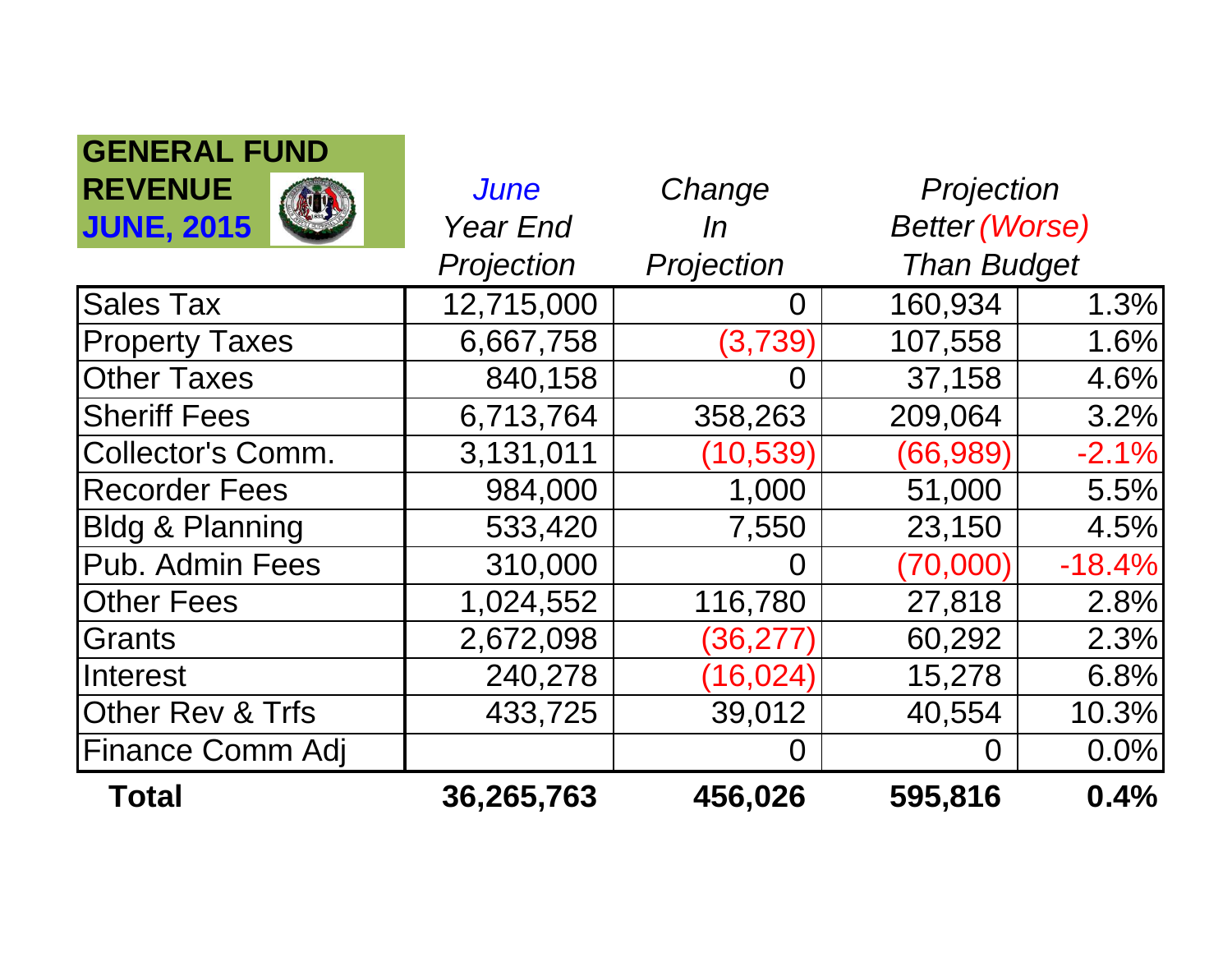| <b>GENERAL FUND</b>               |            |                       |                       |          |
|-----------------------------------|------------|-----------------------|-----------------------|----------|
| <b>EXPENDITURES</b>               | June       | Change                | Projection            |          |
| <b>AUT</b><br><b>JUNE, 2015</b>   | Year End   | In Projection         | <b>Better (Worse)</b> |          |
|                                   | Projection | <b>Better (Worse)</b> | <b>Than Budget</b>    |          |
| <b>Circuit Courts &amp; Clerk</b> | 2,099,565  | 2,700                 | 3,123                 | 0.1%     |
| Juvenile                          | 3,829,672  | (18, 876)             | 471,037               | 11.0%    |
| <b>Prosecuting Attorney</b>       | 3,366,566  | (110, 652)            | 38,910                | 1.1%     |
| <b>Sheriff</b>                    | 4,707,572  | 40,611                | (9, 175)              | $-0.2%$  |
| Jail                              | 6,563,770  | (180, 651)            | 150,139               | 2.2%     |
| Collector                         | 555,306    | 0                     | O                     | 0.0%     |
| <b>County Clerk</b>               | 565,552    | (2,000)               | 14,337                | 2.5%     |
| <b>Finance Departments</b>        | 622,594    | 7,885                 | 50,939                | 7.6%     |
| <b>Public Administrator</b>       | 407,944    | (989)                 | (1, 168)              | $-0.3%$  |
| Recorder                          | 335,787    | 5,970                 | 29,596                | 8.1%     |
| <b>County Commission</b>          | 402,307    | (1, 265)              | 685                   | 0.2%     |
| <b>Human Resources</b>            | 216,570    | (13, 574)             | (12, 774)             | $-6.3%$  |
| Purchasing                        | 169,589    | (39)                  | 17,145                | 9.2%     |
| <b>General Services</b>           | 214,070    | (77                   | 77)                   | 0.0%     |
| <b>Pre-Trial</b>                  | 159,015    | 0                     | 0                     | 0.0%     |
| <b>Information Systems</b>        | 1,906,156  | 7,929                 | 263,511               | 12.1%    |
| <b>Emergency Mgmt</b>             | 698,418    | 1,077                 | 41,494                | 5.6%     |
| <b>Resource Mgmt</b>              | 1,003,155  | 4,138                 | 73,710                | 6.8%     |
| <b>Building Operations</b>        | 1,757,815  | (686, 171)            | (686, 171)            | $-64.0%$ |
| <b>Vehicle Operations</b>         | 885,272    | 7,934                 | 95,398                | 9.7%     |
| <b>Utilities</b>                  | 790,000    | 0                     | (15,000)              | $-1.9%$  |
| Non-Departmental                  | 2,668,595  | (277, 573)            | (390, 120)            | $-17.1%$ |
| Supplement LEST 1                 | 1,371,165  | (159, 829)            | (125, 480)            | $-10.1%$ |
| <b>Debt Service</b>               | 390,539    | 0                     | 1,020,611             | 72.3%    |
| Contingency                       |            | $\overline{0}$        | 1,062,450             | 100.0%   |
| Finance Comm Adj                  | (831, 508) | 111,835               | 831,508               | 0.0%     |
| <b>TOTALS</b>                     | 34,855,485 | (1, 261, 616)         | 2,924,629             | $7.7\%$  |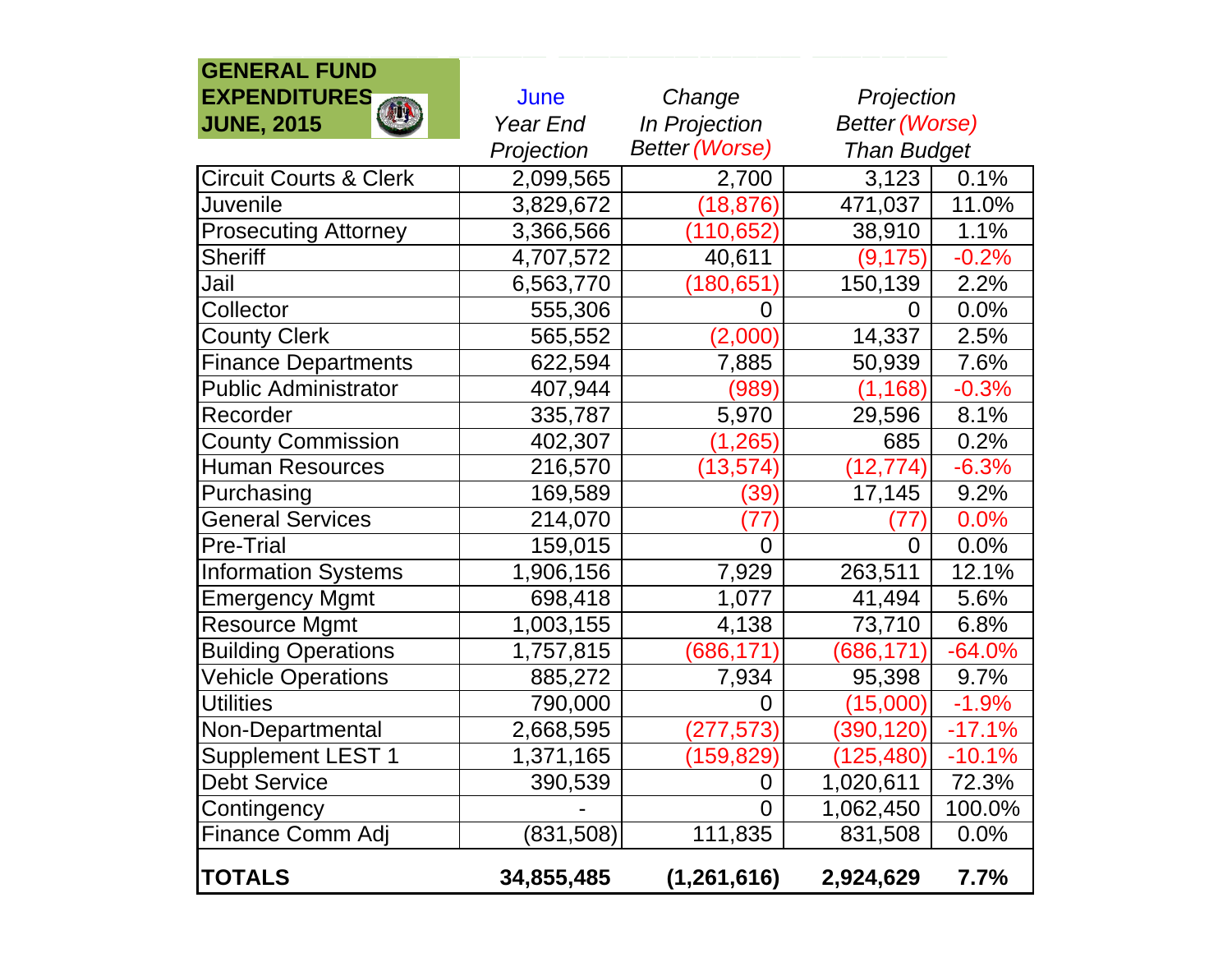|                       | <b>ISSESSOR REPORT</b> |                  |                       | 4,750,000 |
|-----------------------|------------------------|------------------|-----------------------|-----------|
|                       |                        |                  |                       | 4,500,000 |
|                       |                        |                  |                       | 4,250,000 |
| <b>Beginning</b>      | <b>Projected</b>       | <b>Projected</b> | <b>Estimated</b>      | 4,000,000 |
| <b>Balance</b>        | <b>Revenues</b>        | <b>Expenses</b>  | <b>End Balance</b>    | 3,750,000 |
| 3,249,061             | 2,001,836              | (1,940,452)      | 3,310,445             | 3,500,000 |
|                       |                        |                  |                       | 3,250,000 |
|                       |                        |                  |                       | 3,000,000 |
| <b>Expenditures:</b>  | Current                | Change in        | <b>Better (Worse)</b> | 2,750,000 |
| Category              | Projection             | Projection       | <b>Than Budget</b>    | 2,500,000 |
| Personnel             | 1,297,483              | 23,618           | 52,067                | 2,250,000 |
| <b>Operations</b>     | 327,269                | 11,000           | 217                   | 2,000,000 |
| Capital & Equip.      | 315,700                | 0                | O                     | 1,750,000 |
|                       |                        |                  |                       | 1,500,000 |
| <b>Revenue:</b>       |                        |                  |                       | 1,250,000 |
| <b>State Revenue</b>  | 369,036                | 9,000            | 9,000                 | 1,000,000 |
| <b>County Revenue</b> | 1,632,800              | 0                | 100                   | 750,000   |
|                       |                        |                  |                       |           |

|       |                  | 5,000,000              |                       |           |                  |
|-------|------------------|------------------------|-----------------------|-----------|------------------|
|       | ASSESSOR REPORT  | 4,750,000<br>4,500,000 |                       |           |                  |
|       |                  |                        |                       | 4,250,000 |                  |
| ing   | <b>Projected</b> | <b>Projected</b>       | <b>Estimated</b>      | 4,000,000 | <b>Preferred</b> |
| ce    | <b>Revenues</b>  | <b>Expenses</b>        | <b>End Balance</b>    | 3,750,000 | <b>Operating</b> |
| 61    | 2,001,836        | (1,940,452)            | 3,310,445             | 3,500,000 | <b>Zone</b>      |
|       |                  |                        |                       | 3,250,000 |                  |
|       |                  |                        |                       | 3,000,000 |                  |
| res:  | Current          | Change in              | <b>Better (Worse)</b> | 2,750,000 |                  |
|       | Projection       | Projection             | <b>Than Budget</b>    | 2,500,000 |                  |
|       | 1,297,483        | 23,618                 | 52,067                | 2,250,000 |                  |
|       | 327,269          | 11,000                 | 217                   | 2,000,000 |                  |
| quip. | 315,700          | $\overline{0}$         | 0                     | 1,750,000 |                  |
|       |                  |                        |                       | 1,500,000 |                  |
|       |                  |                        |                       | 1,250,000 |                  |
| nue   | 369,036          | 9,000                  | 9,000                 | 1,000,000 |                  |
| venue | 1,632,800        | $\overline{0}$         | 100                   | 750,000   |                  |
|       |                  |                        |                       | 500,000   | 90 Day           |
| 5     |                  |                        |                       | 250,000   | <b>Reserves</b>  |

**JUNE, 2015**

**COUNTY TABLE**